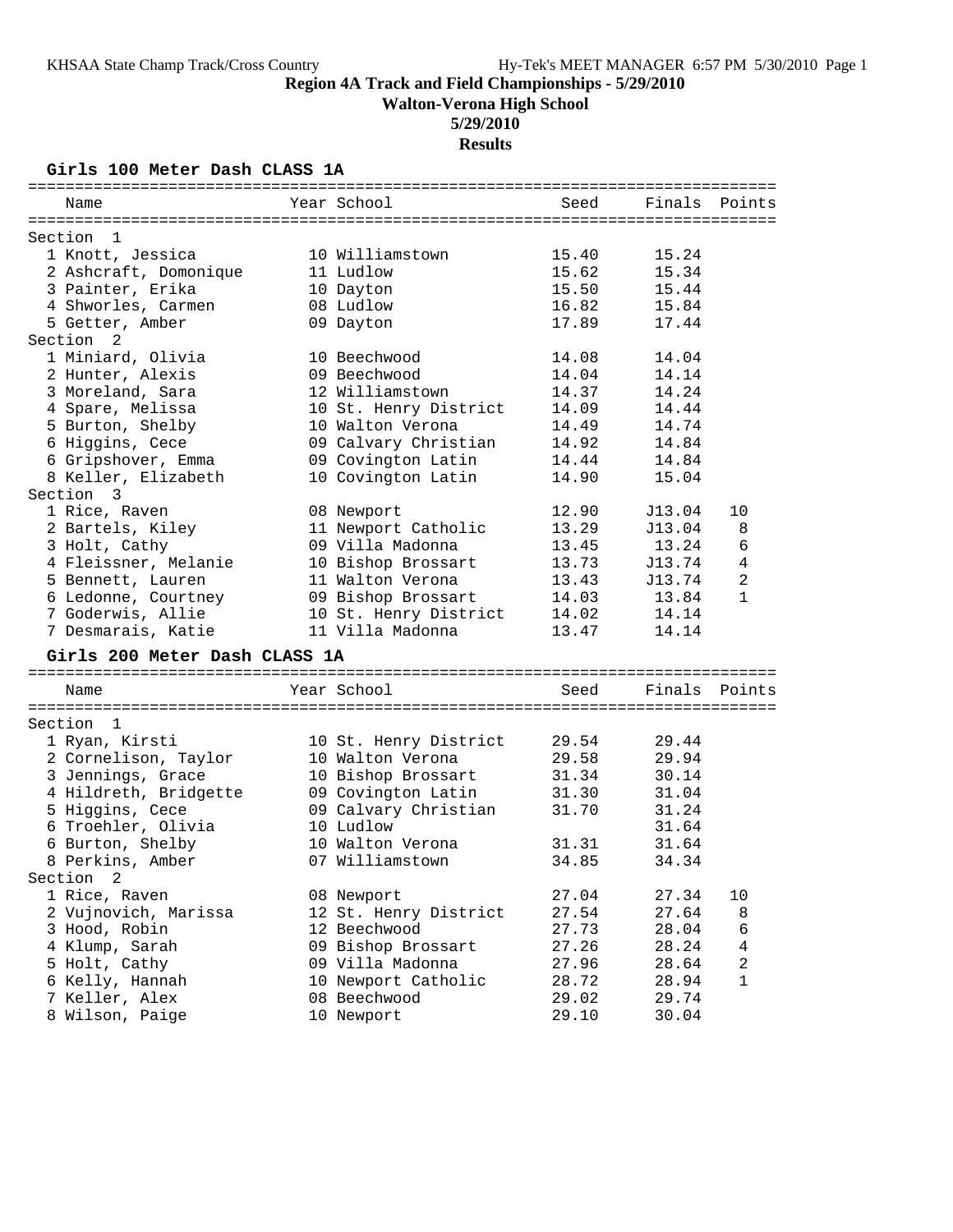**Walton-Verona High School**

## **5/29/2010**

**Results**

## **Girls 400 Meter Dash CLASS 1A**

| Name                                      | Year School                     | Seed    | Finals  | Points         |
|-------------------------------------------|---------------------------------|---------|---------|----------------|
|                                           |                                 |         |         |                |
| Section 1                                 |                                 |         |         |                |
| 1 Lund, Meggie                            | 09 Villa Madonna                | 1:17.34 | 1:14.64 |                |
| 2 Wilderson, Megan                        | 12 Cov. Holy Cross              | 1:23.00 | 1:24.54 |                |
| Section <sub>2</sub>                      |                                 |         |         |                |
| 1 Klocke, Kristin                         | 09 Bishop Brossart              | 1:07.08 | 1:07.04 |                |
| 2 Rouse, Rachel                           | 09 Walton Verona                | 1:10.18 | 1:08.44 |                |
| 3 Smith, Catherine                        | 12 Covington Latin              | 1:09.79 | 1:10.34 |                |
| 4 Fritz, Morgan                           | 08 Beechwood                    | 1:09.90 | 1:11.04 |                |
| 5 Herzog, Emily                           | 09 Covington Latin              | 1:09.00 | 1:11.64 |                |
| 6 Ridder, Belle                           | 08 Williamstown                 | 1:10.96 | 1:14.14 |                |
| 7 Shworles, Carmen                        | 08 Ludlow                       | 1:14.14 | 1:14.54 |                |
| 8 Sandberg, Corrie                        | 10 Calvary Christian            | 1:14.71 | 1:15.34 |                |
| Section 3                                 |                                 |         |         |                |
| 1 Klump, Sarah                            | 09 Bishop Brossart              | 1:00.06 | 1:01.14 | 10             |
| 2 McArtor, Carly                          | 12 St. Henry District           | 59.54   | 1:01.94 | 8              |
| 3 Dubuc, Morgan                           | 11 Newport Catholic             | 1:02.08 | 1:02.34 | 6              |
| 4 Vujnovich, Marissa                      | 12 St. Henry District           | 1:02.68 | 1:03.14 | 4              |
| 5 Little, Madison                         | 09 Newport Catholic             | 1:05.84 | 1:04.54 | 2              |
| 6 Keller, Alex                            | 08 Beechwood                    | 1:05.20 | 1:05.94 | $\mathbf{1}$   |
| 7 Welte, Demi                             | 11 Walton Verona                | 1:02.24 | 1:06.44 |                |
| 8 Bailey, Rachel                          | 10 Villa Madonna                | 1:06.67 | 1:07.04 |                |
|                                           |                                 |         |         |                |
| Girls 800 Meter Run CLASS 1A              |                                 |         |         |                |
|                                           |                                 |         |         |                |
|                                           |                                 |         |         |                |
| Name                                      | Year School                     | Seed    | Finals  | Points         |
|                                           |                                 |         |         |                |
| Section 1                                 |                                 |         |         |                |
| 1 Schweitzer, Madeline                    | 10 Cov. Holy Cross              | 2:57.00 | 2:52.84 |                |
| 2 Kinsey, Hannah                          | 08 Williamstown                 |         | 3:00.74 |                |
| 3 Herman, Kati                            | 10 Bishop Brossart              | 3:05.34 | 3:03.64 |                |
| 4 Deye, Erin                              | 11 Villa Madonna                | 2:59.40 | 3:08.94 |                |
| 5 Riehl, Lauren                           | 10 Bellevue                     | 3:20.40 | 3:28.44 |                |
| Section <sub>2</sub>                      |                                 |         |         |                |
| 1 Frigo, Maria                            | 12 St. Henry District           | 2:22.50 | 2:28.04 | 10             |
| 2 Suedkamp, Sarah                         | 11 Newport Catholic             | 2:28.10 | 2:28.74 | 8              |
| 3 Schwarber, Amy                          | 12 Newport Catholic             | 2:31.40 | 2:30.54 | 6              |
| 4 Rodgers, Lily                           | 12 Covington Latin              | 2:25.36 | 2:31.44 | $\overline{4}$ |
| 5 Svec, Ashley                            | 10 St. Henry District           | 2:28.70 | 2:33.84 | 2              |
| 6 Smith, Christine                        | 09 Covington Latin              | 2:33.56 | 2:36.14 | $\mathbf{1}$   |
| 7 Prokopchak, Alex                        | 09 Williamstown                 | 2:38.21 | 2:36.34 |                |
| 8 Sandberg, Christina                     | 12 Calvary Christian            | 2:34.92 | 2:37.04 |                |
| 9 Brown, Natalie                          | 10 Walton Verona                | 2:40.89 | 2:42.74 |                |
| 10 Redfield, Shannon                      | 09 Beechwood                    | 2:43.00 | 2:47.74 |                |
| 11 Eliot, Brooke                          | 09 Villa Madonna                | 2:42.10 | 2:48.74 |                |
| 12 McMath, Molly                          | 09 Beechwood                    | 2:47.20 | 2:50.04 |                |
| 13 Lancaster, Ashley                      | 11 Ludlow                       | 2:46.90 | 2:52.74 |                |
| 14 Neiser, Shelly                         | 09 Bishop Brossart              | 2:53.66 | 2:57.14 |                |
| 15 Kilburn, Tabatha<br>16 Mueller, Olivia | 09 Dayton<br>11 Cov. Holy Cross | 2:56.59 | 2:57.44 |                |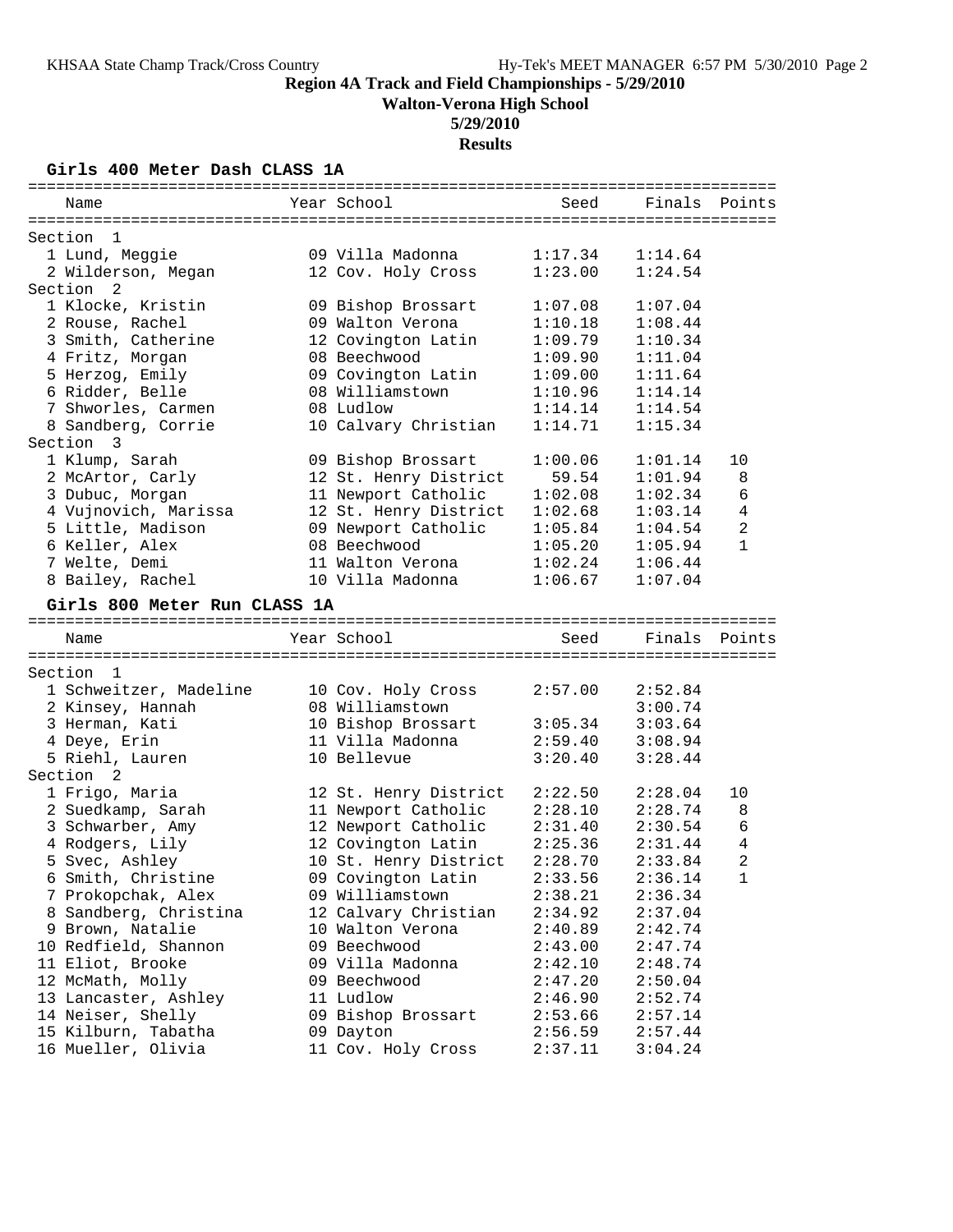**Walton-Verona High School**

## **5/29/2010**

## **Results**

## **Girls 1600 Meter Run CLASS 1A**

| ===========                      |             |                            | --------------------- |          |                |
|----------------------------------|-------------|----------------------------|-----------------------|----------|----------------|
| Name                             |             | Year School                | Seed                  | Finals   | Points         |
|                                  |             |                            |                       |          |                |
| Section<br>$\mathbf{1}$          |             |                            |                       |          |                |
| 1 Frigo, Maria                   |             | 12 St. Henry District      | 5:18.17               | 5:29.74  | 10             |
| 2 Rodgers, Lily                  |             | 12 Covington Latin         | 5:17.43               | 5:34.44  | 8              |
| 3 Svec, Ashley                   |             | 10 St. Henry District      | 5:44.50               | 5:43.44  | 6              |
| 4 Sandberg, Christina            |             | 12 Calvary Christian       | 5:40.74               | 5:45.84  | 4              |
| 5 Cunha, Melissa                 |             | 09 Villa Madonna           | 5:42.58               | 6:01.14  | $\overline{2}$ |
| 6 Lancaster, Ashley              |             | 11 Ludlow                  | 6:02.63               | 6:05.74  | 1              |
| 7 Schowalter, Nicole             |             | 08 Dayton                  | 5:51.51               | 6:06.14  |                |
| 8 Redfield, Shannon              |             | 09 Beechwood               | 5:52.25               | 6:10.24  |                |
| 9 Plattner, Jessa                |             | 11 Villa Madonna           | 6:09.09               | 6:11.54  |                |
| 10 Niemer, Mallory               |             | 11 Newport Catholic        | 6:19.52               | 6:21.24  |                |
| 11 Weyer, Emily                  |             | 09 Newport Catholic        | 6:17.08               | 6:29.74  |                |
| 12 Herman, Kati                  |             | 10 Bishop Brossart         | 6:35.81               | 6:42.24  |                |
| 13 Clements, Emily               |             | 08 Covington Latin         | 6:54.50               | 7:17.34  |                |
|                                  |             |                            |                       |          |                |
| Girls 3200 Meter Run CLASS 1A    |             |                            |                       |          |                |
| Name                             |             | Year School                | Seed                  | Finals   | Points         |
| ----------------------           | =========== | ========================== |                       |          |                |
| 1 Hinken, Lindsey                |             | 10 St. Henry District      | 12:11.02              | 12:53.24 | 10             |
| 2 Bergman, Gabrielle             |             | 10 Cov. Holy Cross         | 12:47.00              | 12:57.84 | 8              |
| 3 Peace, Madison                 |             | 09 Walton Verona           | 12:24.40              | 12:58.94 | 6              |
| 4 Frigo, Maria                   |             | 12 St. Henry District      | 11:29.29              | 13:13.34 | 4              |
| 5 Donnelly, Shannon              |             | 09 Bishop Brossart         | 13:12.91              | 13:17.24 | 2              |
| 6 Miller, Katie                  |             | 10 Villa Madonna           | 13:11.40              | 13:57.54 | $\mathbf{1}$   |
| 7 Cunha, Melissa                 |             | 09 Villa Madonna           |                       |          |                |
|                                  |             |                            | 12:49.54              | 14:00.14 |                |
| 8 Laws, Jasmine                  |             | 10 Ludlow                  | 14:10.49              | 14:50.04 |                |
| 9 Stone, Courtney                |             | 11 Newport Catholic        | 14:04.14              | 15:20.94 |                |
| Girls 100 Meter Hurdles CLASS 1A |             |                            |                       |          |                |
| Name                             |             | Year School                | Seed                  | Finals   | Points         |
|                                  |             |                            |                       |          |                |
| 1 Barth, Lillian                 |             | 11 Cov. Holy Cross         | 22.49                 | 21.74    |                |
| Section<br>2                     |             |                            |                       |          |                |
| 1 Vittetoe, Ellie                |             | 12 Beechwood               | 18.21                 | 17.84    |                |
| 2 Kelly, Brianna                 |             | 11 Dayton                  | 18.15                 | 18.04    |                |
| 3 Swope, Ashley                  |             | 09 Newport Catholic        | 18.54                 | 18.14    |                |
| 4 Jones, Jasmine                 |             | 11 Walton Verona           | 19.02                 | 18.94    |                |
| 5 Matchinga, Anna                |             |                            |                       |          |                |
|                                  |             | 09 Covington Latin         | 19.50                 | 19.34    |                |
| 6 Helfrich, Alicia               |             | 10 Villa Madonna           | 19.34                 | 19.44    |                |
| 7 Volpenhein, Allie              |             | 11 Cov. Holy Cross         | 20.92                 | 20.34    |                |
| 8 Shworles, Deonia               |             | 11 Ludlow                  | 20.36                 | 20.64    |                |
| Section 3                        |             |                            |                       |          |                |
| 1 Ridder, Nicole                 |             | 11 Bishop Brossart         | 16.93                 | 16.64    | 10             |
| 2 Fleissner, Melanie             |             | 10 Bishop Brossart         | 17.35                 | 16.74    | 8              |
| 3 Bihl, Kim                      |             | 12 Newport Catholic        | 17.54                 | 16.94    | 6              |
| 4 Dooley, Paige                  |             | 12 St. Henry District      | 16.70                 | J17.04   | 4              |
| 5 Felthaus, Abby                 |             | 12 St. Henry District      | 17.27                 | J17.04   | $\overline{c}$ |
| 6 Swope, Danielle                |             | 11 Bellevue                | 17.95                 | 17.64    | $\mathbf{1}$   |
| 7 Pickens, Kelsi                 |             | 10 Villa Madonna           | 17.63                 | 17.84    |                |
| 8 Arnzen, Megan                  |             | 11 Bellevue                | 18.04                 | 17.94    |                |
|                                  |             |                            |                       |          |                |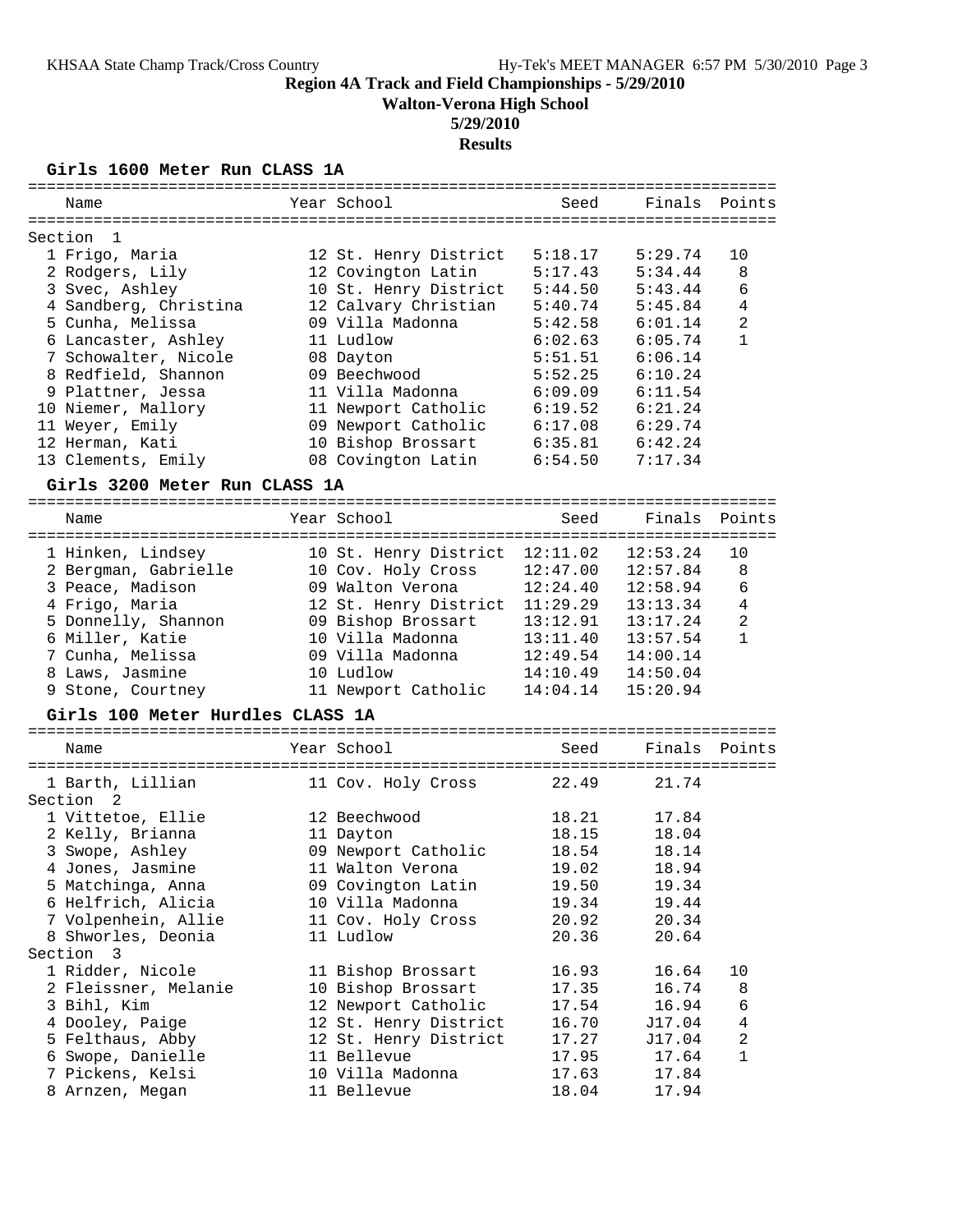**Walton-Verona High School**

## **5/29/2010**

**Results**

**Girls 300 Meter Hurdles CLASS 1A**

| Name                             | Year School           |                       | Seed                                                 | Finals Points |                |
|----------------------------------|-----------------------|-----------------------|------------------------------------------------------|---------------|----------------|
|                                  |                       |                       |                                                      |               |                |
| Section<br>- 1                   |                       |                       |                                                      |               |                |
| 1 Matchinga, Anna                | 09 Covington Latin    |                       | 53.60                                                | 53.34         |                |
| 2 Schmidt, Kiersten              | 11 Walton Verona      |                       | 54.52                                                | 55.94         |                |
| 3 Jones, Jasmine                 | 11 Walton Verona      |                       | 55.92                                                | 1:00.24       |                |
| 4 Gripshover, Emma               | 09 Covington Latin    |                       | 57.34                                                | 1:00.64       |                |
| 5 Steffen, Julia                 | 10 Bishop Brossart    |                       | 56.34                                                | 1:01.04       |                |
| 6 Shworles, Deonia               | 11 Ludlow             |                       | 58.14                                                | 1:03.44       |                |
| 7 Gettys, Kelly                  | 09 Cov. Holy Cross    |                       | 1:09.00                                              | 1:10.64       |                |
| Section <sub>2</sub>             |                       |                       |                                                      |               |                |
| 1 Muench, Aubrey                 | 10 Newport Catholic   |                       | 49.46                                                | 49.14         | 10             |
| 2 Kohls, Jamie                   | 10 Newport Catholic   |                       | 50.90                                                | 49.64         | 8              |
| 3 Felthaus, Abby                 | 12 St. Henry District |                       | 50.24                                                | 50.64         | 6              |
| 4 Bohn, Brittany                 | 11 Bellevue           |                       | 51.60                                                | 51.74         | $\overline{4}$ |
| 5 Dooley, Paige                  | 12 St. Henry District |                       | 51.44                                                | 51.84         | $\mathbf{2}$   |
| 6 Pickens, Kelsi                 | 10 Villa Madonna      |                       | 51.64                                                | 53.14         | $\mathbf{1}$   |
| 7 Kelly, Brianna                 | 11 Dayton             |                       | 53.08                                                | 54.24         |                |
| 8 Swope, Danielle                | 11 Bellevue           |                       | 53.50                                                | 55.04         |                |
| Girls 4x100 Meter Relay CLASS 1A |                       |                       |                                                      |               |                |
|                                  |                       |                       |                                                      |               |                |
| School                           |                       |                       | Seed                                                 | Finals        | Points         |
|                                  |                       |                       |                                                      |               |                |
| Section 1                        |                       |                       |                                                      |               |                |
| 1 Ludlow                         |                       |                       | 57.24                                                | 57.94         |                |
| 1) Troehler, Olivia 10           |                       |                       | 2) Hernandez, Salena 09                              |               |                |
| 3) Cole, Ashley 11               |                       | 4) Fabella, Alixx 11  |                                                      |               |                |
| 5) Ashcraft, Domonique 11        |                       |                       | 6) Shworles, Carmen 08                               |               |                |
| 2 Covington Latin                |                       |                       | 57.75                                                | 58.84         |                |
|                                  |                       |                       |                                                      |               |                |
| 1) Morrison, Elizabeth 12        |                       |                       | 2) Hildreth, Bridgette 09<br>4) Keller, Elizabeth 10 |               |                |
| 3) Griese, Hannah 11             |                       |                       |                                                      |               |                |
| 5) Barbara, Bridget 10           |                       |                       | 6) Gripshover, Emma 09                               |               |                |
| Section <sub>2</sub>             |                       |                       |                                                      |               |                |
| 1 Newport Central Catholic       |                       |                       | 51.99                                                | 52.44         | 10             |
| 1) Kelly, Hannah 10              |                       |                       | 2) Hlebiczki, Katrina 10                             |               |                |
| 3) Bartels, Kiley 11             |                       | 4) Muench, Aubrey 10  |                                                      |               |                |
| 5) Kohls, Jamie 10               |                       |                       | 6) Stockslager, Morgan 09                            |               |                |
| 7) Little, Madison 09            |                       | 8) Dubuc, Morgan 11   |                                                      |               |                |
| 2 Beechwood                      |                       |                       | 53.07                                                | 52.84         | 8              |
| 1) Miniard, Hillary 12           |                       | 2) Hood, Robin 12     |                                                      |               |                |
| 3) Fritz, Morgan 08              |                       | 4) Miniard, Olivia 10 |                                                      |               |                |
| 5) Keller, Alex 08               |                       |                       | 6) Bradford, Alexis 10                               |               |                |
| 7)                               |                       | 8) Vittetoe, Ellie 12 |                                                      |               |                |
| 3 Walton Verona                  |                       |                       | 53.19                                                | 53.24         | 6              |
| 1) Mullikan, Shelby 08           |                       |                       | 2) Cornelison, Taylor 10                             |               |                |
| 3) Burton, Shelby 10             |                       | 4) Welte, Demi 11     |                                                      |               |                |
| 5) Schmidt, Kiersten 11          |                       | 6) Rouse, Rachel 09   |                                                      |               |                |
| 7) Bennett, Lauren 11            |                       | 8) Case, Hannah 08    |                                                      |               |                |
| 4 Newport                        |                       |                       | 54.14                                                | 54.24         | 4              |
| 1) Wilson, Paige 10              |                       | 2) Wiedeman, Maddy 10 |                                                      |               |                |
| 3) Rice, Raven 08                |                       |                       | 4) Beasley, Brittany 09                              |               |                |
| 5) Harrison, Jaime 10            |                       | 6) Sexton, Shannon 10 |                                                      |               |                |
| 7) Beal, Tatyanna 10             |                       |                       | 8) Feldhaus, Tatyanna 10                             |               |                |
|                                  |                       |                       |                                                      |               |                |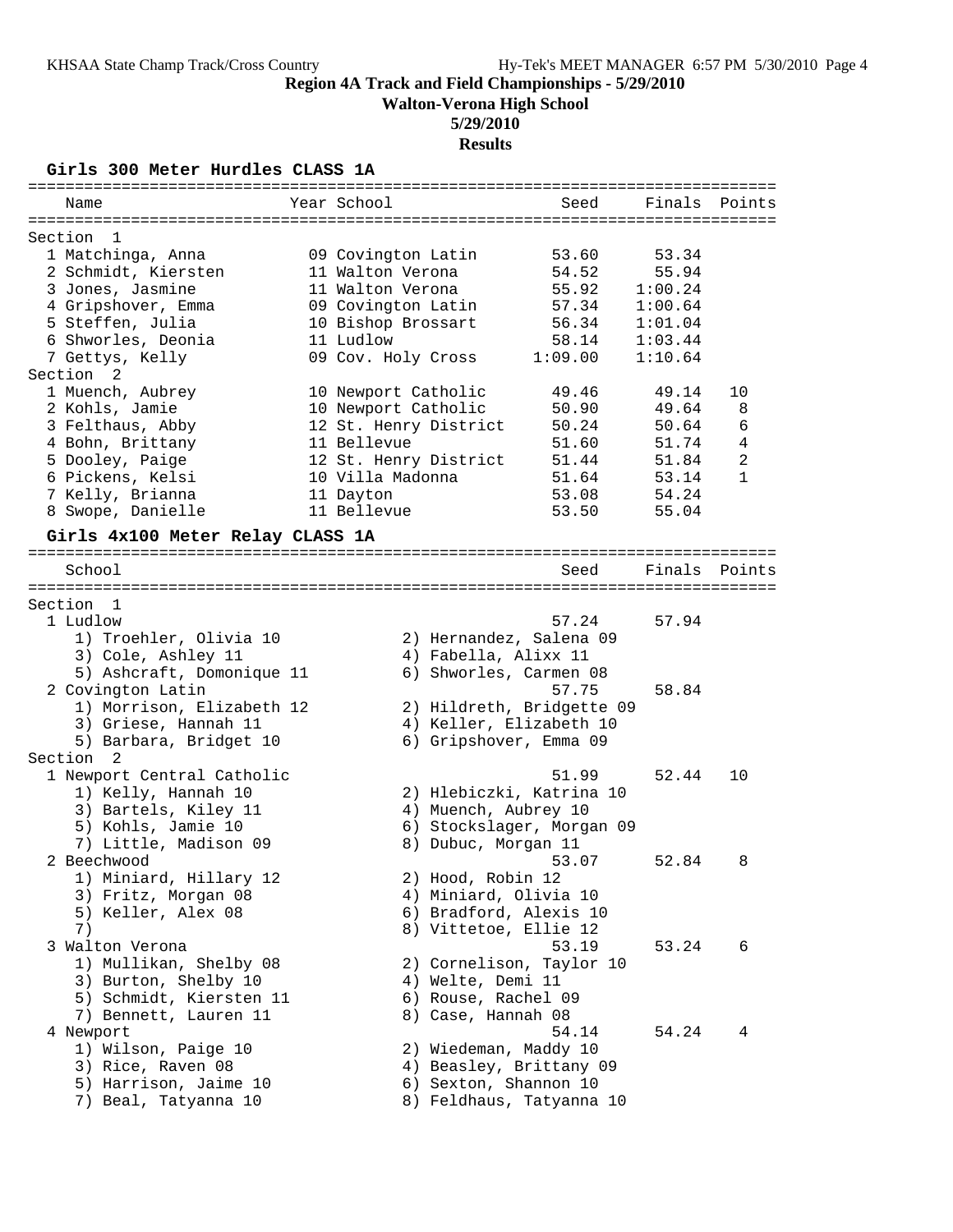**Walton-Verona High School**

## **5/29/2010**

#### **Results**

### **....Girls 4x100 Meter Relay CLASS 1A**

| 5 Bishop Brossart       | 54.30                    | 54.34 | $\mathcal{L}$ |
|-------------------------|--------------------------|-------|---------------|
| 1) Ledonne, Courtney 09 | 2) Ridder, Nicole 11     |       |               |
| 3) Jennings, Grace 10   | 4) Fleissner, Melanie 10 |       |               |
| 5) Klump, Sarah 09      | 6) Hickman, Kyra 12      |       |               |
| 7) Bree, Grace 10       | 8) Steffen, Julia 10     |       |               |
| 6 Villa Madonna         | 54.40                    | 54.44 |               |
| 1) Kennedy, Cecily 11   | 2) Desmarais, Katie 11   |       |               |
| 3) Cauhorn, Brooke 11   | 4) Holt, Cathy 09        |       |               |
| 5) Kennedy, Elsa 09     | 6) Helfrich, Alicia 10   |       |               |
| 7) Duggan, Haley 10     | 8) Bailey, Rachel 10     |       |               |
| 7 St. Henry District    | 54.04                    | 55.14 |               |
| 1) Dooley, Paige 12     | 2) Goderwis, Allie 10    |       |               |
| 3) Ryan, Kirsti 10      | 4) Spare, Melissa 10     |       |               |
| 5) Mauntel, Katie 10    | 6) Moore, Sierra 10      |       |               |
| 7) Felthaus, Abby 12    | 8) Helmer, Jennifer 11   |       |               |
| 7 Bellevue              | 55.40                    | 55.14 |               |
| 1) Arnzen, Megan 11     | 2) Bohn, Brittany 11     |       |               |
| 3) Reynolds, Mindi 11   | 4) Swope, Danielle 11    |       |               |
| 5) Kuetmeyer, Brook 08  | 6) Rowland, Morgan 11    |       |               |
|                         |                          |       |               |

### **Girls 4x200 Meter Relay CLASS 1A**

================================================================================ Seed Finals Points ================================================================================ Section 1 1 Ludlow 2:04.77 2:00.74 1) Troehler, Olivia 10 2) Hernandez, Salena 09 3) Cole, Ashley 11 (4) Fabella, Alixx 11 5) Ashcraft, Domonique 11 6) Shworles, Carmen 08 2 Williamstown 2:18.15 2:03.34 1) Knott, Jessica 10 2) Moreland, Sara 12 3) Ridder, Belle 08 4) Prokopchak, Alex 09 Section 2 1 Newport Central Catholic 1:49.57 1:50.54 10 1) Kelly, Hannah 10 2) Dubuc, Morgan 11 3) Bartels, Kiley 11  $\hskip1cm$  4) Muench, Aubrey 10 5) Little, Madison 09 6) Stockslager, Morgan 09 7) Hlebiczki, Katrina 10 8) Suedkamp, Sarah 11 2 St. Henry District 1:50.70 1:50.64 8 1) Felthaus, Abby 12 2) Ryan, Kirsti 10 3) Vujnovich, Marissa 12 (4) McArtor, Carly 12 5) Moore, Sierra 10 6) Gamm, Taylor 11 7) Goderwis, Allie 10 and 8) Dooley, Paige 12 3 Walton Verona 1:54.32 1:51.44 6 1) Mullikan, Shelby 08 2) Cornelison, Taylor 10 3) Bennett, Lauren 11 (a) 4) Welte, Demi 11 5) Schmidt, Kiersten 11 6) Guevara, Ashley 12 7) Case, Hannah 08 8) Burton, Shelby 10 4 Villa Madonna 1:52.52 1:54.04 4 1) Hurtt, Emily 12 2) Desmarais, Katie 11 3) Cauhorn, Brooke 11 4) Holt, Cathy 09 5) Kennedy, Cecily 11 (6) Kennedy, Elsa 09 7) Bailey, Rachel 10 8) Duggan, Haley 10 5 Bishop Brossart 1:54.15 1:54.64 2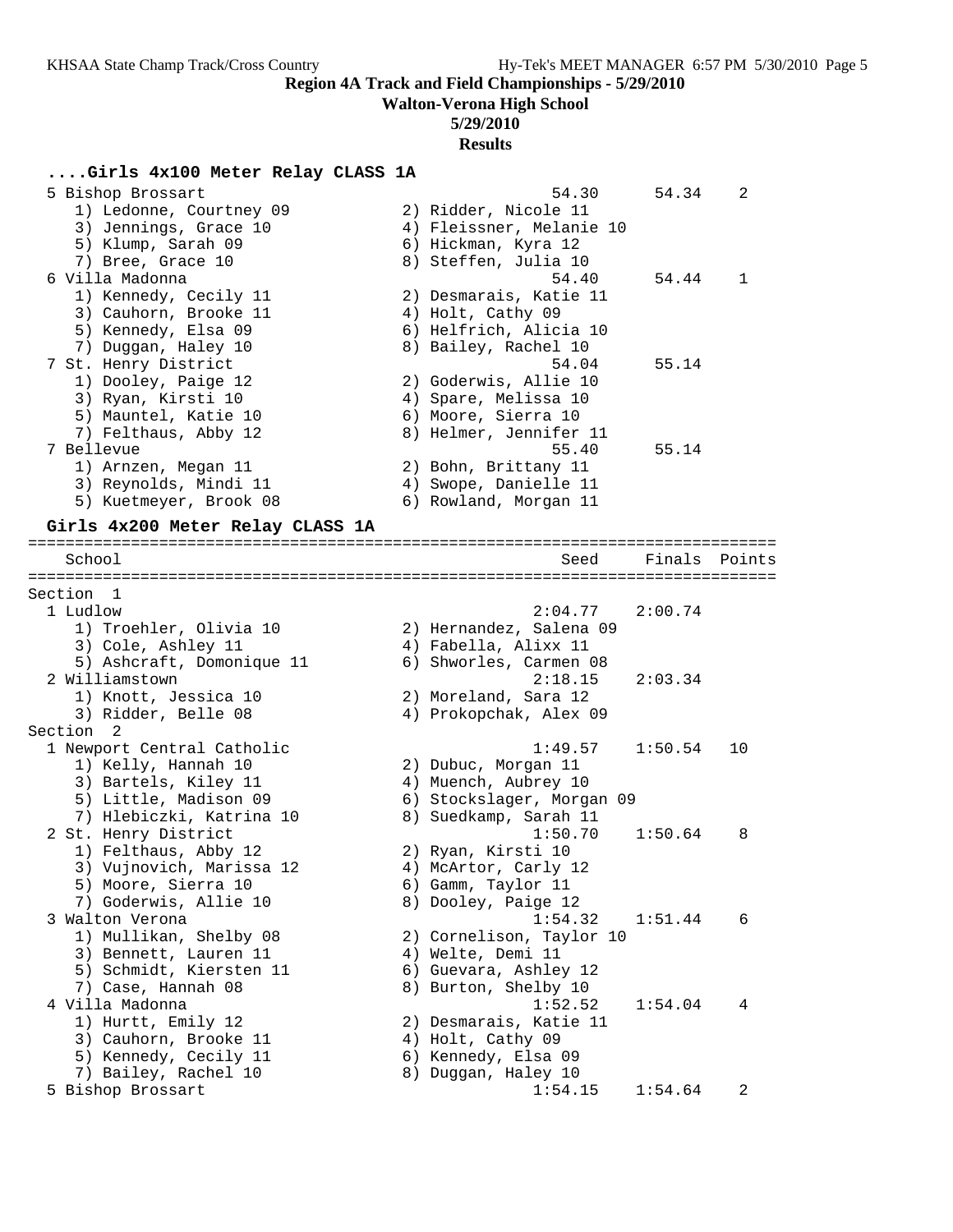**Walton-Verona High School**

### **5/29/2010**

#### **Results**

### **....Girls 4x200 Meter Relay CLASS 1A**

 1) Ledonne, Courtney 09 2) Ridder, Nicole 11 3) Fleissner, Melanie 10  $\hskip1cm 4$ ) Klump, Sarah 09 5) Jennings, Grace 10 (6) Hickman, Kyra 12 7) Steffen, Julia 10 8) Fischer, Michelle 09 6 Newport 1:54.60 1:55.14 1 1) Wilson, Paige 10 2) Rice, Raven 08 3) Wiedeman, Maddy 10 4) Beasley, Brittany 09 5) Feldhaus, Tatyanna 10 6) Sexton, Shannon 10 7) Harrison, Jaime 10  $\hskip1cm 8)$  Beal, Tatyanna 10 7 Covington Latin 2:01.90 2:05.24 1) Morrison, Elizabeth 12 2) Hildreth, Bridgette 09 3) Herzog, Emily 09 (4) Barbara, Bridget 10 5) Gripshover, Emma 09 6) Thelen, Malory 10 7) Griese, Hannah 11 8) Matchinga, Anna 09 8 Dayton 2:03.20 2:09.14 1) Kelly, Brianna 11 2) Schoultheis, Sarah 11 3) Kilburn, Tabatha 09 4) Painter, Erika 10 5) Northcutt, Jaclyn 10 6) Schowalter, Nicole 08 **Girls 4x400 Meter Relay CLASS 1A** ================================================================================ School Seed Finals Points ================================================================================ Section 1 1 Newport Central Catholic 4:10.50 4:14.44 10 1) Dubuc, Morgan 11 2) Little, Madison 09 3) Suedkamp, Sarah 11  $\hskip10mm 4$ ) Muench, Aubrey 10 5) Bartels, Kiley 11 6) Hlebiczki, Katrina 10 7) Kelly, Hannah 10 8) Kohls, Jamie 10 2 St. Henry District 4:17.50 4:21.04 8 1) Hahnel, Katie 11 2) McArtor, Carly 12 3) Gamm, Taylor 11 4) Vujnovich, Marissa 12 5) Hinken, Lindsey 10 (6) Svec, Ashley 10 7) Frigo, Maria 12 8) Ryan, Kirsti 10 3 Bishop Brossart 4:31.07 4:29.04 6 1) Ridder, Nicole 11 2) Klocke, Kristin 09 3) Donnelly, Shannon 09 4) Klump, Sarah 09 5) Fleissner, Melanie 10  $\,$  6) Herman, Kati 10 7) Neiser, Shelly 09 8) VanBenschoten, Alanna 10 4 Walton Verona 4:22.09 4:29.84 4 1) Mullikan, Shelby 08 2) Guevara, Ashley 12 3) Peace, Madison 09 (4) Welte, Demi 11 5) Schmidt, Kiersten 11 (6) Rouse, Rachel 09 7) 8) Case, Hannah 08 5 Villa Madonna 4:21.08 4:32.34 2 1) Hurtt, Emily 12 2) Bailey, Rachel 10 3) Cauhorn, Brooke 11 4) Hamilton, Elena 11 5) Pickens, Kelsi 10 6) Kennedy, Cecily 11 7) Eliot, Brooke 09 8) Duggan, Haley 10 6 Covington Latin 4:30.18 4:39.34 1 1) Rodgers, Lily 12 2) Smith, Christine 09 3) Matchinga, Anna 09 4) Smith, Catherine 12 5) Morrison, Elizabeth 12 6) Hildreth, Bridgette 09 7) Herzog, Emily 09 8) Gripshover, Emma 09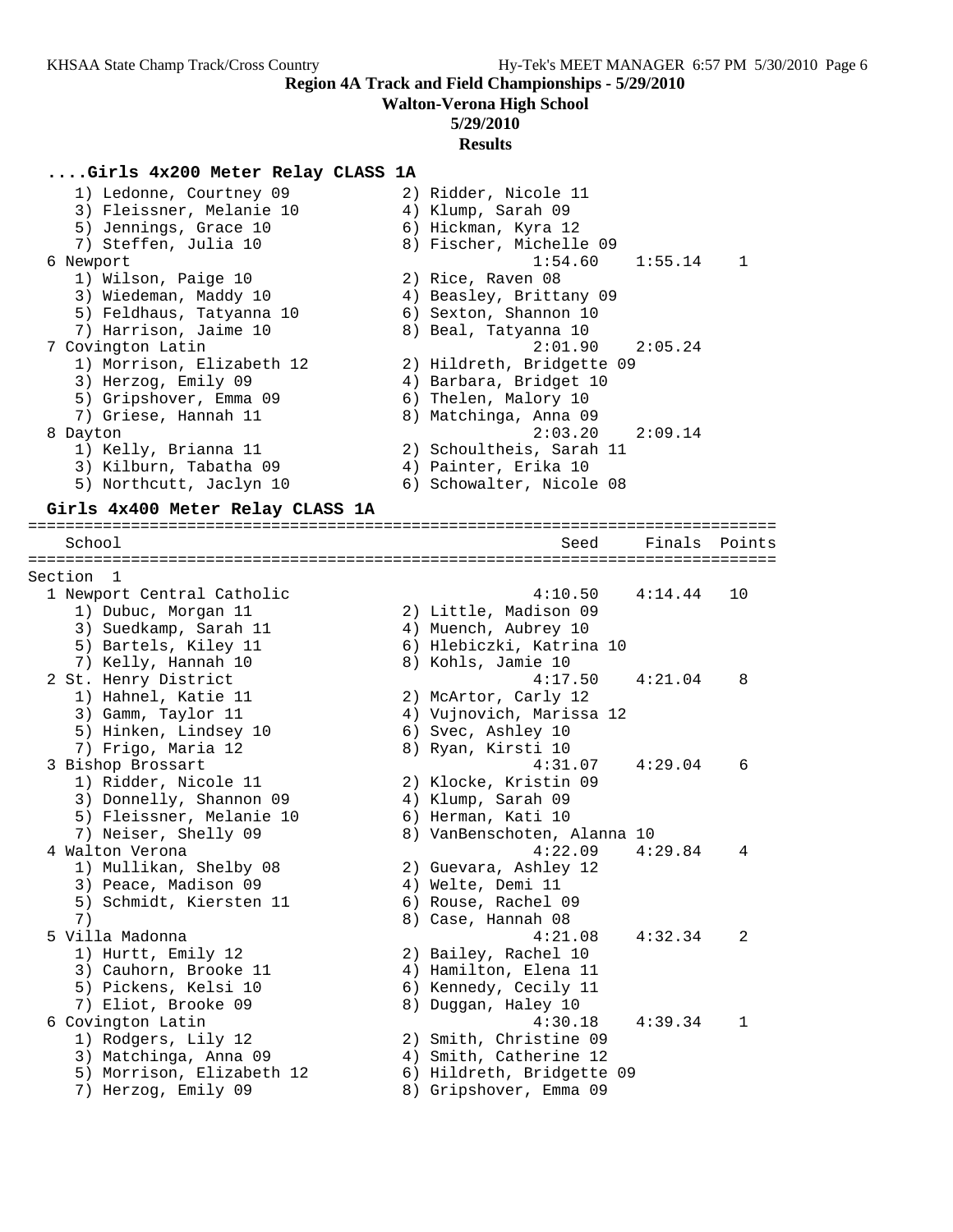**Walton-Verona High School**

## **5/29/2010**

**Results**

# **Girls 4x800 Meter Relay CLASS 1A**

| School                     |    | Seed                        | Finals   | Points       |
|----------------------------|----|-----------------------------|----------|--------------|
|                            |    |                             |          |              |
| 1 Newport Central Catholic |    | 10:05.70                    | 10:10.74 | 10           |
| 1) Hlebiczki, Katrina 10   |    | 2) Niemer, Mallory 11       |          |              |
| 3) Schwarber, Amy 12       |    | 4) Suedkamp, Sarah 11       |          |              |
| 5) Kohls, Jamie 10         |    | 6) Weyer, Emily 09          |          |              |
| 7) Stone, Courtney 11      |    | 8) Little, Madison 09       |          |              |
| 2 St. Henry District       |    | 10:02.30                    | 10:22.24 | 8            |
| 1) Ryan, Kirsti 10         |    | 2) Moore, Sierra 10         |          |              |
| 3) Svec, Ashley 10         |    | 4) Hinken, Lindsey 10       |          |              |
| 5) Gamm, Taylor 11         |    | 6) Vujnovich, Marissa 12    |          |              |
| 7) McArtor, Carly 12       |    | 8) Frigo, Maria 12          |          |              |
| 3 Walton Verona            |    | 10:22.90                    | 10:36.84 | 6            |
| 1) Peace, Madison 09       |    | 2) Schmidt, Kiersten 11     |          |              |
| 3) Brown, Natalie 10       |    | 4) Guevara, Ashley 12       |          |              |
| 5) Rouse, Rachel 09        |    | 6) Welte, Demi 11           |          |              |
| 7) Williams, Kendall 09    |    | 8) Mullikan, Shelby 08      |          |              |
| 4 Villa Madonna            |    | 10:39.48                    | 10:45.24 | 4            |
| 1) Cunha, Melissa 09       |    | 2) Eliot, Brooke 09         |          |              |
| 3) Hamilton, Elena 11      |    | 4) Miller, Katie 10         |          |              |
| 5) Plattner, Jessa 11      |    | 6) Lund, Meggie 09          |          |              |
| 7) Desmarais, Cassandra 12 |    | 8) Deye, Erin 11            |          |              |
| 5 Holy Cross (Covington)   |    | 11:12.30                    | 10:56.94 | 2            |
| 1) Mueller, Olivia 11      |    | 2) Schweitzer, Madeline 10  |          |              |
| 3) Bergman, Gabrielle 10   |    | 4) Frantz, Lillian 08       |          |              |
| 6 Bishop Brossart          |    | 11:22.88                    | 11:10.24 | $\mathbf{1}$ |
| 1) Donnelly, Shannon 09    |    | 2) Klocke, Kristin 09       |          |              |
| 3) Neiser, Shelly 09       |    | 4) VanBenschoten, Alanna 10 |          |              |
| 5) Kidney, Becca 11        |    | 6) Herman, Kati 10          |          |              |
| 7) Klump, Sarah 09         | 8) |                             |          |              |
| 7 Ludlow                   |    | 11:39.90                    | 11:29.14 |              |
| 1) Turner, Courtney 12     |    | 2) Lancaster, Ashley 11     |          |              |
| 3) Troehler, Olivia 10     |    | 4) Laws, Jasmine 10         |          |              |
| 5) Wofford, Tori 07        |    | 6) Soward, Chelsea 12       |          |              |
| 8 Beechwood                |    | 11:26.70                    | 11:40.54 |              |
| 1) McMath, Molly 09        |    | 2) Fritz, Morgan 08         |          |              |
| 3) Heist, Maddie 08        |    | 4) Schwarz, Maddy 08        |          |              |
| 5) Keller, Alex 08         |    | 6) Gibbons, Courtney 12     |          |              |
| 7) Redfield, Shannon 09    |    | 8) Dosker, Brooke 07        |          |              |
| 9 Covington Latin          |    | 11:38.70                    | 12:53.74 |              |
| 1) Clements, Emily 08      |    | 2) Keller, Elizabeth 10     |          |              |
| 3) Thelen, Malory 10       |    | 4) Morrison, Elizabeth 12   |          |              |
| 5) Hildreth, Bridgette 09  |    | 6) Smith, Catherine 12      |          |              |
| 7) Barbara, Bridget 10     | 8) |                             |          |              |

#### **Boys 100 Meter Dash CLASS 1A**

================================================================================ Name The Year School Seed Finals Points ================================================================================ 1 Wright, Jake 12 Ludlow 14.04 Section 2 1 Gross, Jordon 12 Dayton 12.14 12.14 1 Walker, Markel 12 Cov. Holy Cross 12.10 12.14 3 Cuzick, Garrett 12 Walton Verona 12.43 12.24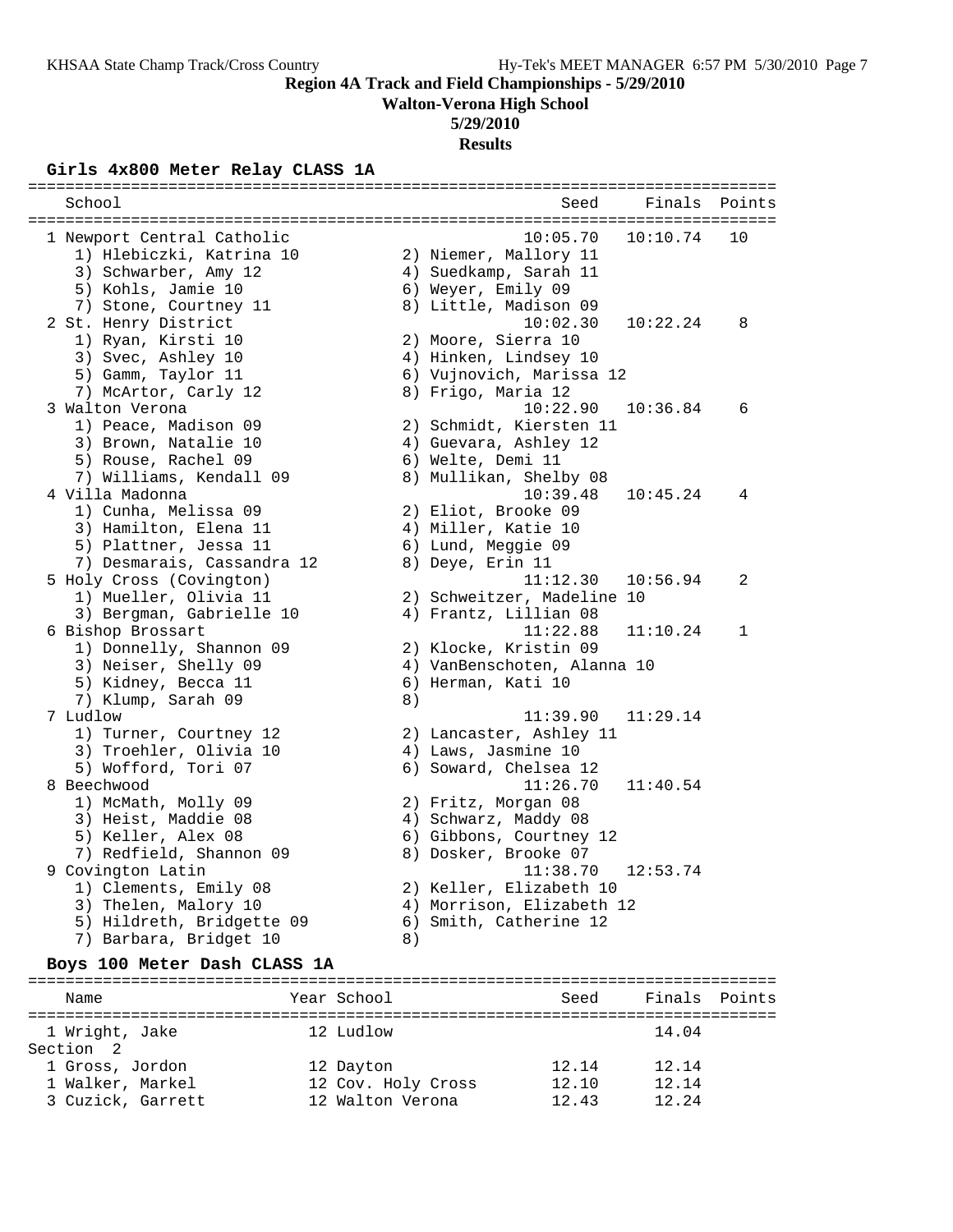**Walton-Verona High School**

## **5/29/2010**

|                              | <b>Results</b>                  |       |               |                |
|------------------------------|---------------------------------|-------|---------------|----------------|
| Boys 100 Meter Dash CLASS 1A |                                 |       |               |                |
| 4 Anost, Quinn               | 09 Newport Catholic             | 12.30 | 12.34         |                |
| 5 Warren, Joe                | 10 Walton Verona                | 12.42 | 12.54         |                |
| 6 Lewallen, Christian        | 12 Dayton                       | 12.46 | 12.74         |                |
| 7 Anderson, Jesse            | 12 Covington Latin              | 12.90 | 12.84         |                |
| 8 Ridge, Andrew              | 11 Ludlow                       |       | 13.44         |                |
| Section 3                    |                                 |       |               |                |
| 1 Smith, Brayson             | 12 Cov. Holy Cross              | 10.99 | 11.44         | 10             |
| 2 Stover, Matt               | 11 Bishop Brossart              | 11.58 | 11.54         | 8              |
| 3 Carter, Branden            | 11 Newport                      | 11.35 | 11.74         | 6              |
| 4 Abdelghany, Joe            | 12 St. Henry District           |       | 11.74 11.94   | $\overline{4}$ |
| 5 Edmondson, Blake           | 10 Williamstown                 | 12.09 | J12.04        | $\overline{2}$ |
| 6 Barnett, Zach              | 11 St. Henry District           | 12.10 | J12.04        | $\mathbf{1}$   |
| 7 Bertsch, Donovan           | 10 Newport Catholic 11.82 12.14 |       |               |                |
| 8 Schmidt, Tanner            | 12 Bishop Brossart              | 11.74 | 12.24         |                |
| Boys 200 Meter Dash CLASS 1A |                                 |       |               |                |
| Name                         | Year School                     | Seed  | Finals Points |                |
|                              |                                 |       |               |                |
| Section <sub>1</sub>         |                                 |       |               |                |
| 1 Ridge, Andrew              | 11 Ludlow                       |       | 27.54         |                |
| 2 Schroeder, Edward          | 11 Covington Latin              | 28.82 | 28.24         |                |
| 3 Day, Mitchell              | 09 Villa Madonna                | 27.91 | 28.34         |                |
| 4 Wright, Jake               | 12 Ludlow                       |       | 30.04         |                |
| 5 Lenz, Zach                 | 10 Bellevue                     | 31.24 | 30.54         |                |
| Section <sub>2</sub>         |                                 |       |               |                |
| 1 Jordan, Tyler              | 12 St. Henry District           | 24.54 | 24.44         |                |
| 2 Moreland, Sean             | 10 Williamstown                 | 24.68 | 24.64         |                |
| 3 Curick Carrott             | 12 Walton Verona                | 26.54 | 25, 14        |                |

| -------               |                       |       |        |                |
|-----------------------|-----------------------|-------|--------|----------------|
| 1 Jordan, Tyler       | 12 St. Henry District | 24.54 | 24.44  |                |
| 2 Moreland, Sean      | 10 Williamstown       | 24.68 | 24.64  |                |
| 3 Cuzick, Garrett     | 12 Walton Verona      | 26.54 | 25.14  |                |
| 4 Anost, Quinn        | 09 Newport Catholic   | 25.41 | 25.34  |                |
| 4 Gross, Jordon       | 12 Dayton             | 25.71 | 25.34  |                |
| 6 Schmidt, Tanner     | 12 Bishop Brossart    | 25.11 | 25.44  |                |
| 7 Lindley, Matthew    | 12 Covington Latin    | 25.48 | 25.54  |                |
| 8 Lewallen, Christian | 12 Dayton             | 25.42 | 26.34  |                |
| Section 3             |                       |       |        |                |
| 1 Smith, Brayson      | 12 Cov. Holy Cross    | 23.30 | J23.24 | 10             |
| 2 Brockman, Brandon   | 11 Walton Verona      | 23.32 | J23.24 | 8 <sup>8</sup> |
| 3 Carter, Branden     | 11 Newport            | 23.37 | 23.64  | 6              |
| 4 Stover, Matt        | 11 Bishop Brossart    | 23.15 | J23.74 | $\overline{4}$ |
| 5 Block, Daniel       | 12 Villa Madonna      | 23.80 | J23.74 | $\overline{2}$ |
| 6 Bertsch, Donovan    | 10 Newport Catholic   | 24.10 | 24.34  | $\mathbf 1$    |
| 7 Lay, Austin         | 12 Bellevue           | 24.54 | 24.44  |                |
| 8 Abdelghany, Joe     | 12 St. Henry District | 24.26 | 24.64  |                |
|                       |                       |       |        |                |

## **Boys 400 Meter Dash CLASS 1A**

| Name                 | Year School        | Seed    | Finals Points |  |
|----------------------|--------------------|---------|---------------|--|
| Section              |                    |         |               |  |
| 1 May, Willliam      | 11 Williamstown    | 1:01.55 | 1:02.44       |  |
| 2 Wright, Jake       | 12 Ludlow          | 1:05.07 | 1:06.74       |  |
| 3 Cadle, Anthony     | 12 Dayton          | 1:10.42 | 1:13.04       |  |
| Section <sub>2</sub> |                    |         |               |  |
| 1 Jehn, Nicholas     | 11 Cov. Holy Cross | 54.72   | 55.04         |  |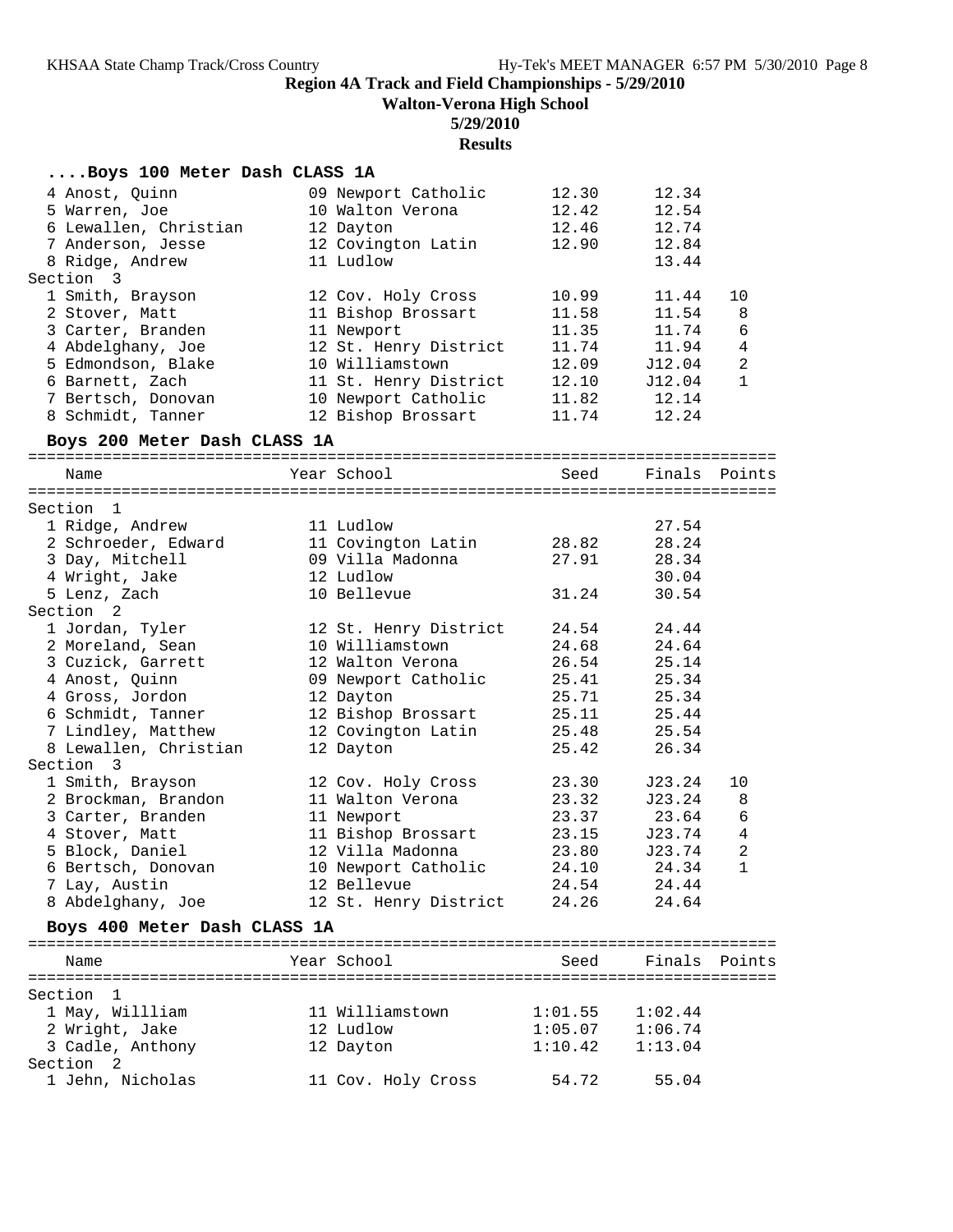**Walton-Verona High School**

## **5/29/2010**

## **Results**

## **....Boys 400 Meter Dash CLASS 1A**

| 11 Villa Madonna<br>52.30<br>3 Schubert, Jake<br>4 Block, Daniel<br>12 Villa Madonna<br>52.92                                                                                                                                                                                                                                                                                                                                                                                                                                                                                                                                                                   | 52.84<br>6<br>53.24<br>4                                                                                                                              | 10<br>8     |
|-----------------------------------------------------------------------------------------------------------------------------------------------------------------------------------------------------------------------------------------------------------------------------------------------------------------------------------------------------------------------------------------------------------------------------------------------------------------------------------------------------------------------------------------------------------------------------------------------------------------------------------------------------------------|-------------------------------------------------------------------------------------------------------------------------------------------------------|-------------|
| 5 Arrendondo, Humberto<br>12 Walton Verona<br>53.61<br>6 Evans, Brett<br>53.78<br>10 Bishop Brossart<br>7 Lentz, Nathan<br>11 St. Henry District<br>52.34<br>8 Bessler, Ben<br>12 St. Henry District<br>54.15                                                                                                                                                                                                                                                                                                                                                                                                                                                   | 2<br>53.94<br>54.24<br>1<br>54.44<br>54.74                                                                                                            |             |
| Boys 800 Meter Run CLASS 1A                                                                                                                                                                                                                                                                                                                                                                                                                                                                                                                                                                                                                                     |                                                                                                                                                       |             |
| Year School<br>Name<br>Seed                                                                                                                                                                                                                                                                                                                                                                                                                                                                                                                                                                                                                                     | Finals Points                                                                                                                                         |             |
| Section 1<br>1 Pendleton, Hunter<br>10 Williamstown<br>2 Baldwin, Tyler<br>2:30.00<br>08 Newport<br>09 Covington Latin<br>3 Wintring, Paul<br>2:44.50<br>4 Lund, Randy<br>09 Villa Madonna<br>2:35.22<br>Section 2<br>2:04.53<br>1 Holtkamp, Zach<br>11 Bishop Brossart<br>12 Walton Verona<br>2:01.80<br>2 McIntyre, Jacob<br>3 Johnson, Nolan<br>12 Newport Catholic<br>2:05.75                                                                                                                                                                                                                                                                               | 2:30.94<br>2:44.84<br>2:45.94<br>2:47.54<br>2:02.74<br>10<br>2:03.24<br>8<br>6<br>2:03.84                                                             |             |
| 4 Peterson, Trevin<br>11 Walton Verona<br>2:02.62<br>5 Foster, Jack<br>2:07.55<br>11 Bishop Brossart<br>6 Haacke, Zach<br>10 St. Henry District<br>2:05.89<br>7 Marsh, Jamie<br>12 Cov. Holy Cross<br>2:10.00<br>8 Bradford, Steven<br>11 Williamstown<br>2:11.58<br>9 Barth, Sam<br>09 Newport Catholic<br>2:18.25<br>10 Laws, Jordan<br>12 Ludlow<br>2:09.89<br>11 Meyer, Donald<br>11 Covington Latin<br>2:17.20<br>12 Whaley, Mason<br>08 Newport<br>2:17.00<br>13 Placke, Noah<br>09 Bellevue<br>2:18.64<br>14 Schoultheis, Ben<br>10 Dayton<br>2:21.05<br>10 Ludlow<br>2:14.92<br>15 Wright, Doug<br>10 St. Henry District 1:59.74<br>-- Rohmann, Cameron | 2:07.54<br>4<br>2:09.24<br>2<br>1<br>2:09.84<br>2:10.74<br>2:11.14<br>2:14.94<br>2:17.54<br>2:18.64<br>2:20.04<br>2:21.54<br>2:23.64<br>2:23.94<br>DQ | False Start |
| Boys 1600 Meter Run CLASS 1A                                                                                                                                                                                                                                                                                                                                                                                                                                                                                                                                                                                                                                    |                                                                                                                                                       |             |
|                                                                                                                                                                                                                                                                                                                                                                                                                                                                                                                                                                                                                                                                 |                                                                                                                                                       |             |
| Year School<br>Seed<br>Name                                                                                                                                                                                                                                                                                                                                                                                                                                                                                                                                                                                                                                     | Finals Points                                                                                                                                         |             |
| Section 1<br>12 Walton Verona<br>4:31.84<br>1 McIntyre, Jacob<br>12 St. Henry District<br>2 Frigo, Armand<br>4:34.25<br>3 Peterson, Trevin<br>11 Walton Verona<br>4:32.99<br>4 Holtkamp, Zach<br>11 Bishop Brossart<br>4:34.10<br>5 Mark, Nathan<br>10 St. Henry District<br>4:39.62                                                                                                                                                                                                                                                                                                                                                                            | 4:32.44<br>10<br>4:33.34<br>8<br>4:39.14<br>6<br>4<br>4:40.74<br>2<br>4:41.44                                                                         |             |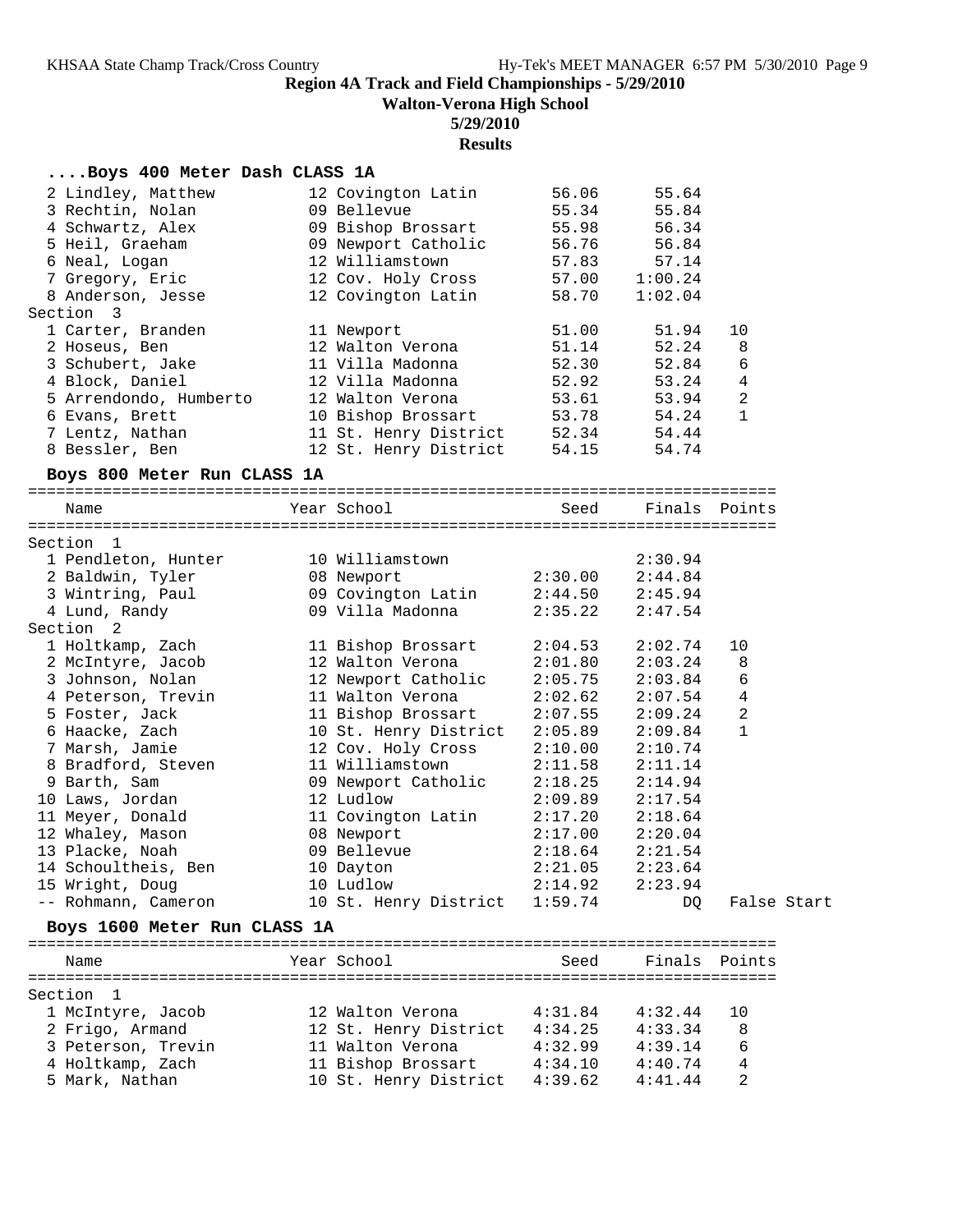**Walton-Verona High School**

### **5/29/2010**

## **Results**

### **....Boys 1600 Meter Run CLASS 1A**

| 6 Foster, Jack        | 11 Bishop Brossart  | 4:44.06 | 4:48.44 |  |
|-----------------------|---------------------|---------|---------|--|
| 7 Laws, Jordan        | 12 Ludlow           | 4:42.98 | 4:55.14 |  |
| 8 Laber, Ryan         | 11 Villa Madonna    | 4:46.36 | 4:58.34 |  |
| 9 Bertsch, Houston    | 08 Newport Catholic | 5:04.80 | 5:04.44 |  |
| 10 Askins, Jacob      | 10 Newport          | 5:07.13 | 5:09.84 |  |
| 11 Rodgers, Peter     | 09 Covington Latin  | 5:09.33 | 5:13.64 |  |
| 12 Bowden, Shonn      | 12 Dayton           | 5:13.36 | 5:16.04 |  |
| 13 Soward, Tyler      | 10 Ludlow           | 4:58.18 | 5:28.24 |  |
| 14 Brann, Christopher | 09 Williamstown     | 5:27.00 | 5:46.04 |  |
| 15 Loftus, Michael    | 09 Covington Latin  | 5:27.88 | 5:51.84 |  |
| 16 Lund, Randy        | 09 Villa Madonna    | 5:39.73 | 5:52.14 |  |

### **Boys 3200 Meter Run CLASS 1A**

================================================================================ Name Year School Seed Finals Points ================================================================================ 1 McIntyre, Jacob 12 Walton Verona 9:50.30 10:11.24 10 2 Frigo, Armand 12 St. Henry District 9:58.63 10:13.74 8 3 Miller, Pete 12 Villa Madonna 10:06.97 10:24.04 6 4 Peterson, Trevin 11 Walton Verona 10:04.09 10:33.94 4 5 Dooley, Brendan 10 St. Henry District 10:13.10 10:54.94 2 6 Shea, Kyle 12 Ludlow 10:42.24 11:02.44 1 7 Kresge, Michael 11 Villa Madonna 11:11.71 11:12.24 8 Neltner, Brian 10 Bishop Brossart 11:13.60 11:20.04 9 Martin, Robby 10 Bishop Brossart 11:00.70 11:55.44 10 Soward, Tyler 10 Ludlow 10:42.50 12:06.74 11 Rodgers, Peter 09 Covington Latin 11:41.74 12:19.74 12 Bertsch, Houston 08 Newport Catholic 11:10.17 12:55.84 13 Burgin, Kurtis 12 Dayton 14:53.69 15:09.04 **Boys 110 Meter Hurdles CLASS 1A** ================================================================================ Name The Year School Seed Finals Points ================================================================================ Section 2 1 Cuzick, Clay 11 Walton Verona 18.13 16.94 1 2 McDay, Quin 11 Newport 17.94 18.04 3 Schwartz, Erick 12 Bishop Brossart 17.95 18.34 4 Gregory, Eric 12 Cov. Holy Cross 18.55 18.84 5 Shields, Andrew 12 Williamstown 19.98 20.14 6 Farrell, Ben 12 Villa Madonna 21.50 21.94 7 Connelly, Brendan 09 Covington Latin 21.30 22.64 8 Damon, Matt 09 Villa Madonna 21.84 23.74 Section 3 1 Washington, Rob 10 Newport 15.74 15.74 10 2 Emerson, Ross 12 St. Henry District 15.94 15.84 8 3 Elam, Clay 11 Bishop Brossart 16.05 16.34 6 4 MacAdams, Zach 10 Walton Verona 16.36 16.64 4 5 Bergman, Taylor 11 Cov. Holy Cross 16.92 16.74 2 6 Davis, Harrison 11 St. Henry District 17.20 17.04 7 Froendhoff, Michael 11 Newport Catholic 17.14 18.04 8 Meyer, Adam 12 Newport Catholic 17.31 25.74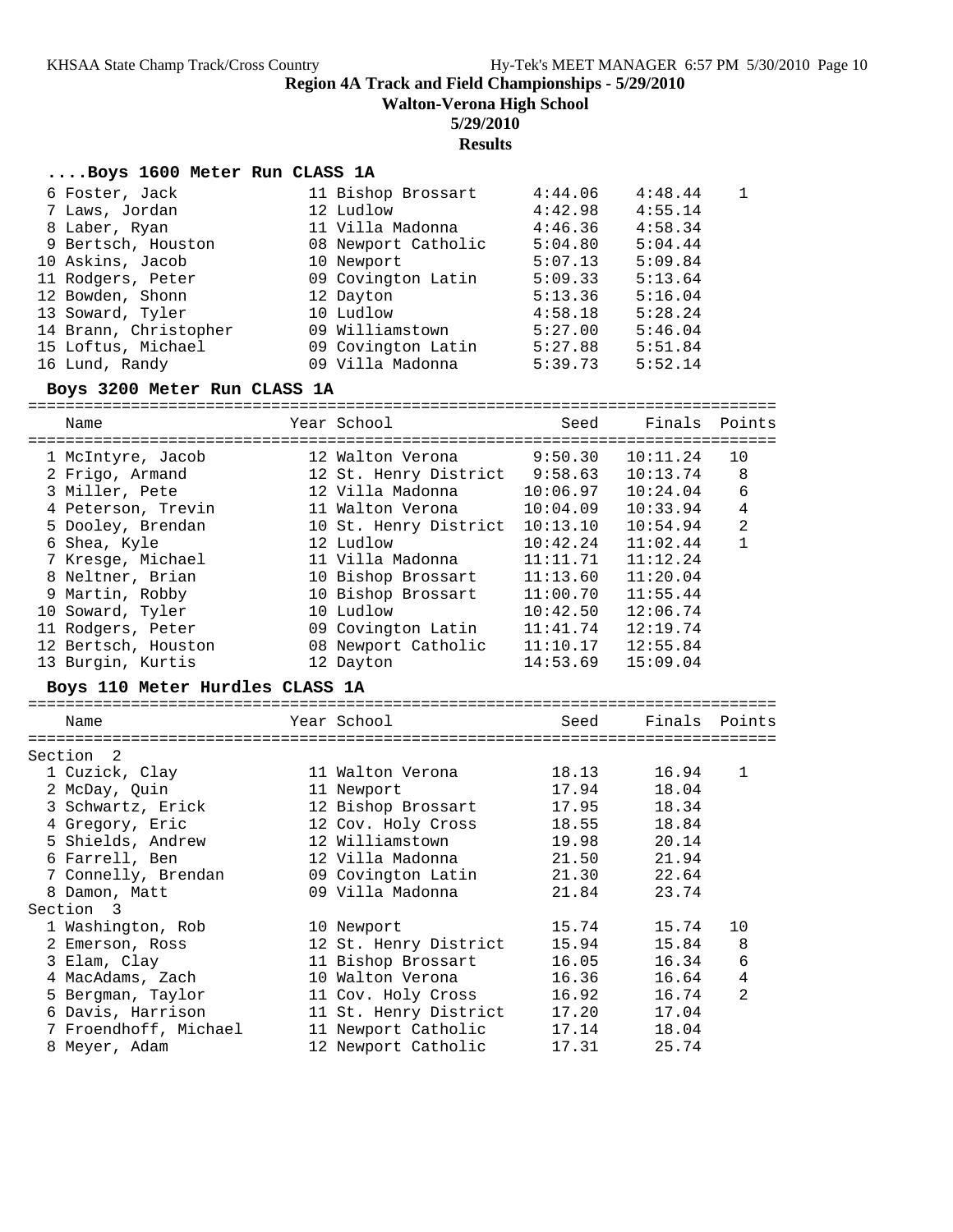**Walton-Verona High School**

## **5/29/2010**

**Results**

**Boys 300 Meter Hurdles CLASS 1A**

| Name                            | Year School           |                       | Seed                       | Finals | Points         |
|---------------------------------|-----------------------|-----------------------|----------------------------|--------|----------------|
| Section<br>- 1                  |                       |                       |                            |        |                |
| 1 Schwartz, Erick               | 12 Bishop Brossart    |                       | 46.83                      | 47.54  |                |
| 2 Humbert, Joe                  | 11 Newport Catholic   |                       | 48.85                      | 49.04  |                |
| 3 Sparks, Jake                  | 10 Bellevue           |                       | 49.49                      | 49.54  |                |
| 4 Kresge, Michael               | 11 Villa Madonna      |                       | 50.67                      | 52.44  |                |
| 5 Clark, Dorien                 | 09 Covington Latin    |                       | 54.09                      | 55.64  |                |
| 6 Farrell, Ben                  | 12 Villa Madonna      |                       | 53.21                      | 56.34  |                |
| Section <sub>2</sub>            |                       |                       |                            |        |                |
| 1 Emerson, Ross                 | 12 St. Henry District |                       | 42.74                      | 42.24  | 10             |
| 2 MacAdams, Zach                | 10 Walton Verona      |                       | 42.14                      | 43.14  | 8              |
| 3 Bergman, Taylor               | 11 Cov. Holy Cross    |                       | 43.54                      | 43.74  | 6              |
| 4 Elam, Clay                    | 11 Bishop Brossart    |                       | 43.44                      | 43.84  | 4              |
| 5 Brinkman, Eric                | 12 Cov. Holy Cross    |                       | 44.34                      | 44.64  | $\overline{2}$ |
| 6 Froendhoff, Michael           | 11 Newport Catholic   |                       | 44.98                      | 44.74  | $\mathbf{1}$   |
| 7 Davis, Harrison               | 11 St. Henry District |                       | 44.24                      | 44.84  |                |
| 8 Cuzick, Clay                  | 11 Walton Verona      |                       | 45.25                      | 45.54  |                |
| Boys 4x100 Meter Relay CLASS 1A |                       |                       |                            |        |                |
| School                          |                       |                       | Seed                       | Finals | Points         |
|                                 |                       |                       |                            |        |                |
| Section 1                       |                       |                       |                            |        |                |
| 1 Bellevue                      |                       |                       | 48.64                      | 46.84  | 1              |
| 1) Rechtin, Nolan 09            |                       | 2) Howe, Tyler 09     |                            |        |                |
| 3) Lay, Austin 12               |                       | 4) Roberts, Jordan 09 |                            |        |                |
| 5) Frank, Devyn 09              | 6)                    |                       |                            |        |                |
| 2 Ludlow                        |                       |                       | 48.94                      | 49.04  |                |
| 1) Ashcraft, Jacob 12           |                       | 2) Kleier, Jake 10    |                            |        |                |
| 3) Springer, Tyler 10           |                       | 4) Yates, Chris 10    |                            |        |                |
| 5) Ridge, Andrew 11             | 6)                    |                       |                            |        |                |
| Section 2                       |                       |                       |                            |        |                |
| 1 St. Henry District            |                       |                       | 46.44                      | 45.84  | 10             |
| 1) Abdelghany, Joe 12           |                       | 2) Barnett, Zach 11   |                            |        |                |
| 3) Jordan, Tyler 12             |                       | 4) Rieger, Chris 12   |                            |        |                |
| 5) Jobert, Alex 10              |                       | 6) Cawley, Shaun 10   |                            |        |                |
| 7) Haacke, Alexander 12         |                       | 8) Tangney, John 11   |                            |        |                |
| 2 Bishop Brossart               |                       |                       | 46.44                      | J46.34 | 8              |
| 1) Elam, Clay 11                |                       | 2) Beckerich, Josh 11 |                            |        |                |
| 3) Whitford, Michael 12         |                       | 4) Schmidt, Tanner 12 |                            |        |                |
| 5) Stover, Matt 11              |                       | 6) Deller, Matt 11    |                            |        |                |
| 7) Schwartz, Erick 12           |                       | 8) Hartig, Jacob 09   |                            |        |                |
| 3 Walton Verona                 |                       |                       | 46.27                      | J46.34 | 6              |
| 1) Warren, Joe 10               |                       | 2) Schmitt, Sam 11    |                            |        |                |
| 3) Cuzick, Garrett 12           |                       | 4) Cuzick, Clay 11    |                            |        |                |
| 5) Brockman, Brandon 11         |                       |                       | 6) Arrendondo, Humberto 12 |        |                |
| 7) Hoseus, Ben 12               | 8)                    |                       |                            |        |                |
| 4 Newport                       |                       |                       | 44.04                      | 46.44  | 4              |
| 1) McDay, Quin 11               |                       |                       | 2) Foster, DaMarkco 12     |        |                |
| 3) Washington, Rob 10           |                       | 4) Carter, Branden 11 |                            |        |                |
| 5) Engram, Robert 10            |                       | 6) Whaley, Mason 08   |                            |        |                |
| 7) Glenn, Dionte 11             |                       | 8) Garland, Dalind 09 |                            |        |                |
| 5 Holy Cross (Covington)        |                       |                       | 46.65                      | 46.64  | 2              |
|                                 |                       |                       |                            |        |                |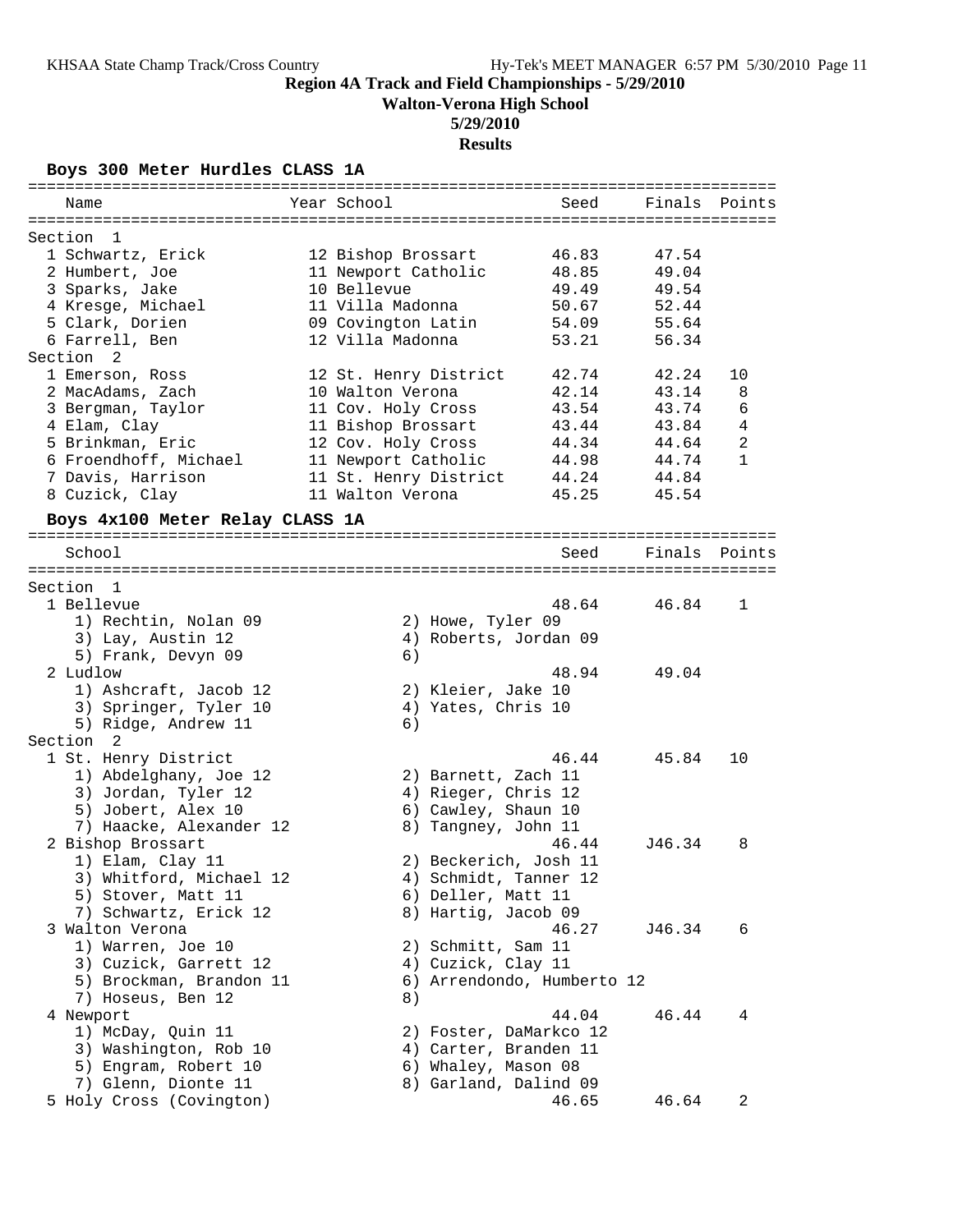# **Walton-Verona High School**

## **5/29/2010**

## **Results**

## **....Boys 4x100 Meter Relay CLASS 1A**

| 1) Walker, Markel 12       | 2) Walker, Eric 10        |
|----------------------------|---------------------------|
| 3) Smith, Brayson 12       | 4) Norris, Jordan 12      |
| 5) Piccirillo, Thomas 10   | 6)                        |
| 6 Villa Madonna            | 47.43<br>47.64            |
| 1) Block, Daniel 12        | 2) Luensman, Alec 11      |
| 3) Rightmire, Zack 10      | 4) Schubert, Jake 11      |
| 5) Hsu, Charlie 11         | 6) Day, Mitchell 09       |
| 7) Notorgiacomo, John 12   | 8) Turner, Chris 10       |
| 7 Williamstown             | 48.51<br>48.04            |
| 1) Edmondson, Blake 10     | 2) Moreland, Sean 10      |
| 3) Shields, Andrew 12      | 4) Pendleton, Hunter 10   |
| 5) Neal, Logan 12          | 6)                        |
| 8 Newport Central Catholic | 48.17<br>49.84            |
| 1) Dettmer, Matt 10        | 2) Schaefer, Sam 10       |
| 3) Simon, Kyle 09          | 4) Anost, Ouinn 09        |
| 5) Little, Cole 12         | 6) Bertsch, Donovan 10    |
| 7) Meyer, Adam 12          | 8) Froendhoff, Michael 11 |

## **Boys 4x200 Meter Relay CLASS 1A**

|  | School                     |    | Seed                    | Finals  | Points       |
|--|----------------------------|----|-------------------------|---------|--------------|
|  |                            |    |                         |         |              |
|  | Section 1                  |    |                         |         |              |
|  | 1 St. Henry District       |    | 1:36.60                 | 1:34.14 | 10           |
|  | 1) Abdelghany, Joe 12      |    | 2) Jordan, Tyler 12     |         |              |
|  | 3) Barnett, Zach 11        |    | 4) Rieger, Chris 12     |         |              |
|  | 5) Bessler, Ben 12         |    | 6) Lentz, Max 12        |         |              |
|  | 7) Pritchett, Will 12      |    | 8) Davis, Harrison 11   |         |              |
|  | 2 Walton Verona            |    | 1:35.10                 | 1:34.34 | 8            |
|  | 1) Arrendondo, Humberto 12 |    | 2) Schmitt, Sam 11      |         |              |
|  | 3) Hoseus, Ben 12          |    | 4) Brockman, Brandon 11 |         |              |
|  | 5) Brock, Evan 11          |    | 6) Cuzick, Garrett 12   |         |              |
|  | 7) MacAdams, Zach 10       |    | 8) Warren, Joe 10       |         |              |
|  | 3 Holy Cross (Covington)   |    | 1:37.00                 | 1:36.34 | 6            |
|  | 1) Smith, Brayson 12       |    | 2) Walker, Eric 10      |         |              |
|  | 3) Walker, Markel 12       |    | 4) Norris, Jordan 12    |         |              |
|  | 5) Piccirillo, Thomas 10   | 6) |                         |         |              |
|  | 4 Newport Central Catholic |    | 1:37.02                 | 1:36.64 | 4            |
|  | 1) Dettmer, Matt 10        |    | 2) Meyer, Adam 12       |         |              |
|  | 3) Little, Cole 12         |    | 4) Bertsch, Donovan 10  |         |              |
|  | 5) Anost, Quinn 09         |    | 6) Schaefer, Sam 10     |         |              |
|  | 7) Froendhoff, Michael 11  |    | 8) Johnson, Nolan 12    |         |              |
|  | 5 Bishop Brossart          |    | 1:37.04                 | 1:37.64 | 2            |
|  | 1) Beckerich, Josh 11      |    | 2) Whitford, Michael 12 |         |              |
|  | 3) Schmidt, Tanner 12      |    | 4) Stover, Matt 11      |         |              |
|  | 5) Schwartz, Alex 09       |    | 6) Elam, Clay 11        |         |              |
|  | 7) Evans, Brett 10         |    | 8) Hartig, Corey 11     |         |              |
|  | 6 Newport                  |    | 1:38.10                 | 1:37.94 | $\mathbf{1}$ |
|  | 1) McDay, Quin 11          |    | 2) Garland, Dalind 09   |         |              |
|  | 3) Engram, Robert 10       |    | 4) Washington, Rob 10   |         |              |
|  | 5) Foster, DaMarkco 12     |    | 6) Gross, Sean 12       |         |              |
|  | 7) Whaley, Mason 08        |    | 8) Carter, Branden 11   |         |              |
|  | 7 Ludlow                   |    | 1:41.13                 | 1:42.14 |              |
|  | 1) Ashcraft, Jacob 12      |    | 2) Kleier, Jake 10      |         |              |
|  |                            |    |                         |         |              |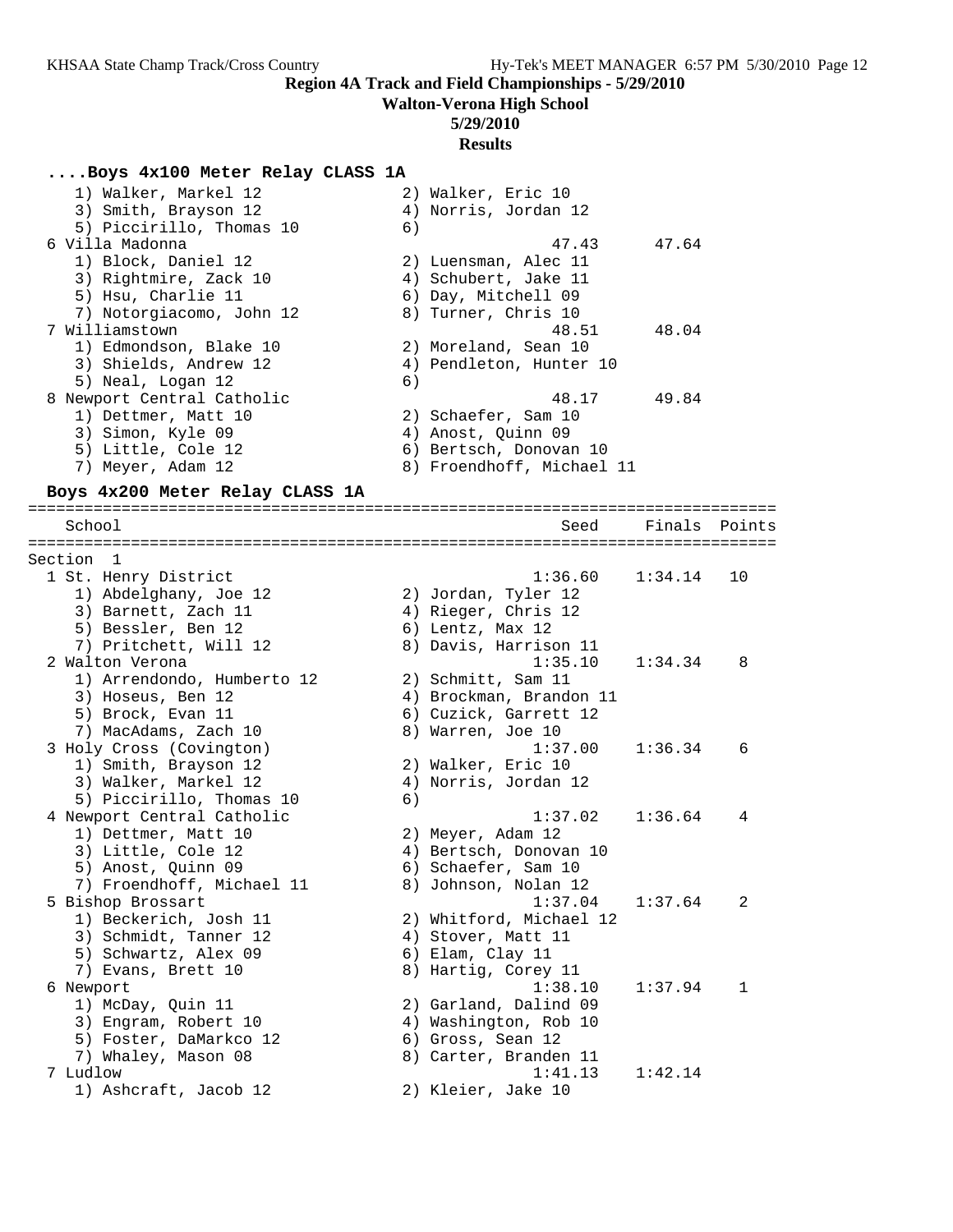**Walton-Verona High School**

## **5/29/2010**

#### **Results**

#### **....Boys 4x200 Meter Relay CLASS 1A**

| 3) Springer, Tyler 10    | 4) Yates, Chris 10      |
|--------------------------|-------------------------|
| 5) Ridge, Andrew 11      | 6)                      |
| 8 Covington Latin        | $1:48.48$ $1:47.54$     |
| 1) Villareal, Matthew 10 | 2) King, John 10        |
| 3) Schroeder, Edward 11  | 4) Lindley, Matthew 12  |
| 5) Connelly, Brendan 09  | 6) Clark, Dorien 09     |
| 7) Anderson, Jesse 12    | 8) Blewett, Mitchell 09 |
|                          |                         |

#### **Boys 4x400 Meter Relay CLASS 1A**

================================================================================ School School School Seed Finals Points ================================================================================ 1 Ludlow 4:01.08 4:04.74 1) Brown, Robbie 12 2) Cobb, Kenny 12 3) Laws, Jordan 12 (4) Wright, Doug 10 5) Wright, Jake 12 6) Springer, Tyler 10 7) Yates, Chris 10 (8) Section 2 1 St. Henry District 3:41.90 3:36.74 10 1) Lentz, Nathan 11 2) Rieger, Chris 12 3) Rohmann, Cameron 10 4) Tangney, John 11 5) Anderson, Ryan 12 (6) Bessler, Ben 12 7) Davis, Harrison 11 and 8) Lentz, Max 12 2 Walton Verona 3:36.00 3:37.64 8 1) MacAdams, Zach 10 2) Arrendondo, Humberto 12 3) Brockman, Brandon 11 (a) 4) Hoseus, Ben 12 5) Cuzick, Garrett 12 6) Peterson, Trevin 11 7) Schmitt, Sam 11 8) Cuzick, Clay 11 3 Holy Cross (Covington) 3:42.00 3:38.04 6 1) Marsh, Jamie 12 2) Robinson, Josh 12 3) Bergman, Taylor 11 (4) Jehn, Nicholas 11 5) Gregory, Eric 12 (6) 4 Bishop Brossart 3:42.54 3:38.54 4 1) Evans, Brett 10 2) Whitford, Michael 12 3) Holtkamp, Zach 11 (4) Elam, Clay 11 5) Schwartz, Alex 09 (6) Foster, Jack 11 7) Martin, Robby 10 8) Buechel, Abraham 12 5 Newport Central Catholic 3:41.89 3:38.84 2 1) Little, Cole 12 2) Froendhoff, Michael 11 3) Johnson, Nolan 12 4) Bertsch, Donovan 10 5) Heil, Graeham 09 6) Schaefer, Sam 10 7) Anost, Quinn 09 8) Meyer, Adam 12 6 Villa Madonna 3:46.25 3:43.24 1 1) Schubert, Jake 11 2) Luensman, Alec 11 3) Block, Daniel 12 (4) Laber, Ryan 11 5) Bauscher, Alec 09 6) Day, Mitchell 09 7) Farrell, Ben 12 8) Hsu, Charlie 11 7 Bellevue 3:53.24 3:49.74 1) Howe, Tyler 09 2) Roberts, Jordan 09 3) Lay, Austin 12 (4) Rechtin, Nolan 09 5) Placke, Noah 09 (6) 8 Newport 1:00.00 4:27.04 1) Askins, Jacob 10 2) Whaley, Mason 08 3) Marshall, Mark 10 4) Fischer, Braeden 09